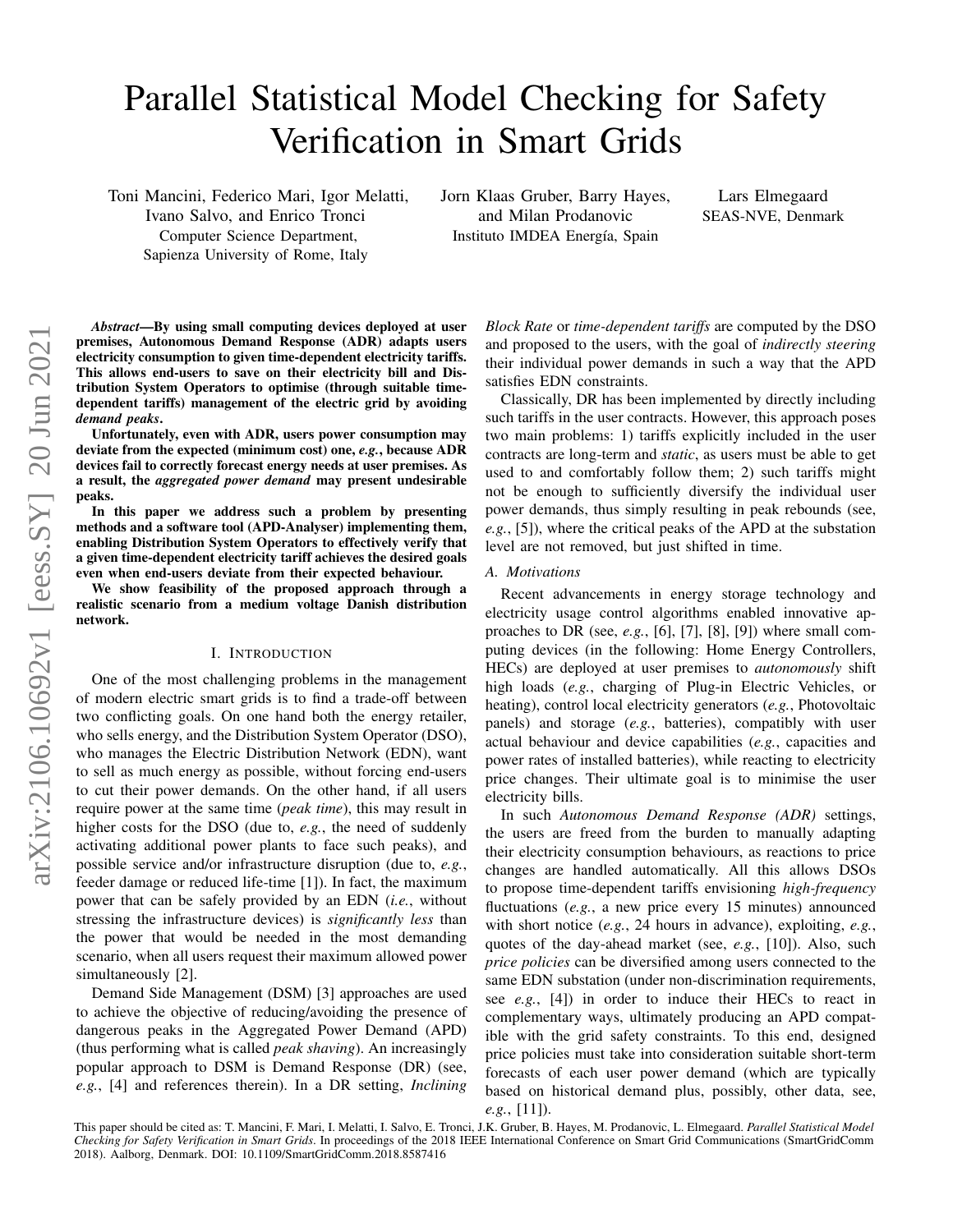In this paper we focus on such ADR scenarios. The design of *short-term*, *individualised* price policies based on single user power demand forecasts and envisioning *highly fluctuating* prices poses several computational challenges for the DSO. In previous work [4] we proposed global optimisation algorithmic methods to support the price policy design phase, building on mature technologies widely used in many diverse application domains (see, *e.g.*, [12], [13], [14], [15]). Anyway, although global optimisation guarantees to return a set of policies (if one such set exists) that would satisfy all the requirements, in practice the grid safety is still not guaranteed. This is because, due to the limits of HEC capabilities, the actual user power demands may *not* follow the power profiles expected by the DSO as a result of the proposed price policies.

Although the DSO can perform a *worst case analysis* (as in, *e.g.*, [16]) of the impact of the envisioned set of price policies on the EDN safety, such an analysis could be too pessimistic and prevent the DSO from fully exploiting the opportunities stemming from highly fluctuating tariffs and its own investments on the EDN.

# *B. Contributions*

In this paper we propose *Aggregated Power Demand Analyser (APD-Analyser)*, a High Performance Computing (HPC) based software system aimed at supporting DSOs in analysing the possible aggregated effects, on the EDN substation, of individualised price policies for electricity end-users, designed for highly dynamic ADR schemes.

In particular, APD-Analyser allows DSOs to compute a portfolio of Key Performance Indicators (KPIs) over the *probability distribution of the APD*, subject to probabilistic deviations of end-users from their predicted behaviours under the given price policies.

APD-Analyser can then act both as a *Decision Support System* allowing *what-if analyses*, and as an *automated verifier* for the safety of an envisioned set of price policies. In particular, APD-Analyser enables safety assessment of the price policies computed through automated methods (*e.g.*, [4] and references therein).

#### II. AGGREGATED POWER DEMAND ANALYSER

In this section we describe the input required and the output provided by APD-Analyser. In the following, we denote with  $\mathbb{R}, \mathbb{R}^+, \mathbb{N}$  the sets of, resp., all real, strictly positive real, and non-negative integer numbers.

We assume that the period for which we want to compute the APD probability distribution (*e.g.*, the next day) is split into a set  $T$  of time slots of equal duration (*e.g.*, 15 minutes).

Given T, a *power profile* is a function  $p : \mathcal{T} \to \mathbb{R}$ . For each  $t \in \mathcal{T}$ ,  $p(t)$  denotes a power value (in kW). We use such functions to model both the users' Expected Power Profiles (EPPs) (in this case  $p(t)$  gives the average power demanded by a given user during time slot  $t$ ) and the substation safety threshold (in this case  $p(t)$  gives the maximum average power that the substation can provide during time slot  $t$  in safe conditions).

#### *A. Inputs*

The system requires the DSO to provide various inputs and configuration options, the most important of which are briefly outlined in the following.

*1) EDN substation end-users:* The finite set U of endusers (households, commercial buildings, etc.) connected to the EDN substation of interest.

*2) Analysis time period:* The future period of interest, as a set of contiguous time slots  $T$  of the same duration (*e.g.*, 15-minute time slots spanning the next day).

*3) Expected Power Profiles (EPPs):* The EPPs of all endusers in  $U$ , defined under the (optimistic) assumption that end-users will adhere to the price policies under analysis, as predicted by the DSO. Such EPPs may be either computed by some grid-level service [4] or forecasted using, *e.g.*, users historical data or other information (see, *e.g.*, [11]). EPPs are defined in terms of a power profile  $p_u$  over  $\mathcal T$  for each  $u \in \mathcal U$ . Note that EPPs functions can take *negative* power values, to account for, *e.g.*, power generation capabilities at end-user premises, for example Photovoltaic installations.

*4) Users deviation model:* A *probabilistic model* of enduser deviations wrt. their expected behaviours, given in terms of a function dev<sub>u</sub>:  $D_u \rightarrow [0, 1]$  for each  $u \in \mathcal{U}$ , where  $D<sub>u</sub>$  is a bounded interval of real values defining possible deviations of u wrt. EPP  $p_u$ . For each user  $u \in \mathcal{U}$ , dev<sub>u</sub> defines a probability density function (over bounded support  $D_u$ ), hence  $\int_{D_u} \text{dev}_u(x) dx = 1$ . For each  $u \in \mathcal{U}$  and  $a, b \in D_u$  $(a < b)$ ,  $\int_a^b \text{dev}_u(x) dx$  defines the probability that u will deviate from their EPP by a factor between a and b, *i.e.*, that in any time slot  $t \in \mathcal{T}$ , the actual power demand of u is within  $[(1+a)p_u(t),(1+b)p_u(t)]$ . User deviation probabilities can be retrieved from historical data, *e.g.*, by comparing past users' EPPs to their actual behaviours. Also, to overcome the intrinsic uncertainty of users behaviour predictability, sets  $D<sub>u</sub>$  of users' possible deviations can be rather generous (*e.g.*, in our case study of Section VI we allowed, for *all* users, deviations as high as  $\pm 40\%$  wrt. their EPPs).

*5) Substation safety requirements:* The substation safety thresholds during T, in terms of a power profile  $p_s : \mathcal{T} \to \mathbb{R}$ . To keep the substation line (and hence the EDN) safe, the APD must be less than or equal to  $p_s(t)$  in any time slot  $t \in \mathcal{T}$ .

6) KPIs: A finite set  $K$  of KPIs defined over the probability distribution of the APD of the EDN substation, for different values of the substation safety requirements  $p_s$ .

Defining KPIs as general functions of the APD probability distributions is a flexible way to take into account DSO requirements. As an example, a KPI might define the probability that the APD exceeds the substation safety power threshold when such a threshold is at most  $v$ . Other typical KPIs would rank APD probability distributions according to their similarity to desired shapes (defined, *e.g.*, starting from the electricity quotations in the day-ahead market).

*7) Parameters:* Real-valued parameters  $\varepsilon, \delta \in (0, 1)$  and  $\gamma \in \mathbb{R}^+$  defining, resp., *tolerance* and *statistical confidence* of the computed estimated values of the APD probability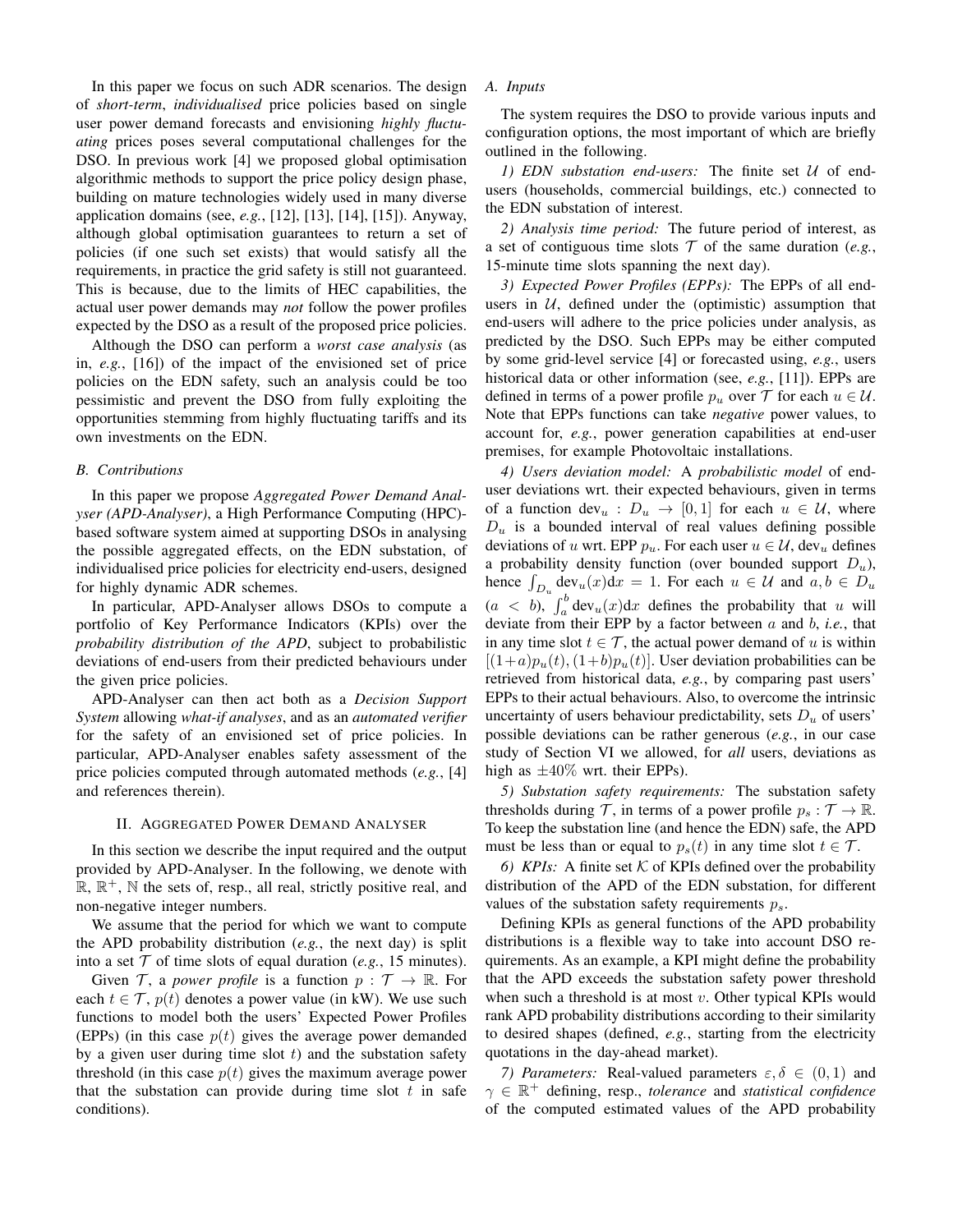distribution (see Definition 1) and its *discretisation step* (see Section II-B).

# *B. Outputs*

The goal of APD-Analyser is to compute values for all the given KPIs under the given inputs. As KPIs are functions of the APD probability distributions for different values of the substation safety requirements  $p_s$ , the *core* computational task of APD-Analyser is to compute, for each value  $v$  of the substation safety requirements, the probability distribution of the APD when the substation can safely provide power  $v$ . Such a distribution in turn depends on the EPPs of all users and their probabilistic deviation models.

Unfortunately, an exact computation of the required APD probability distributions is prohibitive, because of its exponential dependence in the number of users and time-slots (see Section VI-C for an example). Hence, APD-Analyser computes so called  $(\varepsilon, \delta)$ -approximations (Definition 1) of the probabilities of interest.

Formally, let  $[w_{\text{min}}, w_{\text{max}}]$  be the interval enclosing all the possible values that the APD can take, given the users EPPs and their deviation models (defining a bounded range of possible deviations  $D_u$  for each  $u \in \mathcal{U}$ :  $w_{\min}$  =  $\min_{t \in \mathcal{T}} \left[ \sum_{u \in \mathcal{U}} (1 + \min(D_u)) p_u(t) \right]$  and  $w_{\max}$  =  $\max_{t \in \mathcal{T}} \left[ \sum_{u \in \mathcal{U}} (1 + \max(D_u)) p_u(t) \right]$ . Let W be a covering of  $[w_{\text{min}}, w_{\text{max}}]$  into a finite set of disjoint and contiguous intervals of width  $\gamma$  (which we call *power slots*), *i.e.*,  $W =$  $\{[x, x + \gamma) \mid x < w_{\text{max}}, x = w_{\text{min}} + k\gamma, k \in \mathbb{N}\}.$ 

Let  $V_s = \{v \mid p_s(t) = v, t \in \mathcal{T}\}\$ be the set of all the (distinct) values for the power safely provided by the substation in some time slot. Also, for each  $v \in V_s$  and  $w \in W$ , let  $\Psi_{\nu}(w)$  be the (exact but unknown) probability that the APD takes a value within power slot  $w$  when the substation safety threshold is  $v$ .

Then, APD-Analyser returns a set of functions  $\{\tilde{\Psi}_v:W\to\mathbb{R}\}$  $\mathbb{R} \cup \{\perp\} \mid v \in V_s$  (with  $\perp$  being a distinguished value) such that, for each  $v \in V_s$ ,  $\tilde{\Psi}_v$  has the following properties (see Theorem 1):

- if  $\tilde{\Psi}_v(w) = \perp$  for a power slot  $w \in W$ , then, with statistical confidence at least  $1-\delta$ , the probability  $\Psi_{\nu}(w)$ is less than  $\varepsilon$ ;
- for all the other power slots  $w$ , with statistical confidence at least  $1 - \delta$ , value  $\tilde{\Psi}_v(w)$  is within  $(1 \pm \varepsilon) \Psi_v(w)$ .

# III. RANDOM VARIABLE MEAN  $(\varepsilon, \delta)$ -APPROXIMATION

Many applications, as our APD-Analyser, require the computation of the mean value  $\mu$ z for a 0/1 random variable Z. When, as in our case, an exact computation is infeasible, Monte Carlo methods are often used to compute an approximation of this quantity [17], [18].

The main idea is to consider  $N$  independent and identically distributed (iid) random variables  $Z_1, \ldots, Z_N$  identical to Z (having mean  $\mu_Z$ ), or, equivalently, N independent realisations (samples) of the random variable  $Z$ , and to take  $\tilde{\mu}_Z = \frac{(Z_1 + \dots + Z_N)}{N}$  as an approximation of  $\mu_Z$ .

In order to have a formally guaranteed upper bound for the error of this approximated computation, we exploit the notion of  $(\varepsilon, \delta)$ -*approximation* of the mean value of a random variable (Definition 1).

**Definition 1** (( $\varepsilon$ ,  $\delta$ )-approximation, [17]). Let  $\mu_Z$  be the *mean value for a 0/1 random variable* Z and  $Z_1, \ldots, Z_N$ *be* N *independent realisations (samples) of* Z*. Given* ε *(*tolerance*)* and  $\delta$  *(*statistical confidence*)* in  $(0, 1)$ *, we say that*  $\tilde{\mu}_Z = \frac{(Z_1 + \cdots + Z_N)}{N}$  *is an*  $(\varepsilon, \delta)$ -*approximation of*  $\mu_Z$  *if:*  $Pr[(1-\varepsilon)\mu_Z \leq \tilde{\mu}_Z \leq (1+\varepsilon)\mu_Z] \geq 1-\delta.$ 

# IV. MONTE CARLO–BASED COMPUTATION OF APD PROBABILITY  $(\varepsilon, \delta)$ -APPROXIMATIONS

The APD-Analyser Monte Carlo–based algorithm computes, for each distinct value  $v \in V_s$  of the substation safety threshold in  $\mathcal T$  and for each power slot  $w \in W$ , an  $(\varepsilon, \delta)$ approximation  $\tilde{\Psi}_v(w)$  of the probability that the APD takes a value within  $w$  when the substation safety threshold is  $v$ .

Given the huge number of samples to be generated and evaluated, a naive implementation of a Monte Carlo algorithm to estimate an  $(\varepsilon, \delta)$ -approximation  $\tilde{\Psi}_v(w)$  of  $\Psi_v(w)$  for each power slot  $w \in W$  would be infeasible.

To this end, for each value  $v \in V_s$ , our algorithm generates iid random samples of the APD, starting from the EPP and the deviation model of each  $u \in U$ . Each generated APD sample  $w \in W$  is used to define the realisation of a set of |W| 0/1 random variables  $\{Z^i \mid i \in W\}$ , one per power slot, where  $Z^w$  is 1 and all the others are 0. Given a set of N iid samples  $w_1, \ldots w_N$  (in W) generated as above, we have that, for each power slot  $i \in W$ , the 0/1 variables  $\{Z_1^i, \ldots Z_N^i\}$  are iid. This results in our algorithm effectively computing  $(\varepsilon, \delta)$ approximations  $\tilde{\Psi}_v(w)$  of  $\Psi_v(w)$  for each power slot  $w \in W$ using a *single* set of samples in W.

APD-Analyser combines two Statistical Model Checking approaches. The first approach, based on the algorithm in [17], restricted to 0/1 random variables, decides when to stop sampling. The second approach, important to guarantee termination on zero/low-probability areas of the computed distribution, relies on Statistical Hypothesis Testing (along the lines of [19], [20], [21]).

Our method uses the condition in [17] to decide whether  $N_i$ is sufficiently large to guarantee that  $\frac{1}{N_i} \sum_{j=1}^{N_i} Z_j^i$  is a  $(\varepsilon, \delta)$ approximation  $\tilde{\Psi}_v(i)$  of the probability  $\Psi_v(i)$  that the APD takes a value within power slot  $i$  when the substation safety threshold is  $v$ . At the same time, if after a sufficiently large number of samples  $M_i$ ,  $\sum_{j=1}^{M_i} Z_j^i$  is still 0 for some power slot i, the algorithm concludes that, with confidence at least  $1 - \delta, \, \tilde{\Psi}_v(i) < \varepsilon.$ 

# V. A PARALLEL ALGORITHM FOR APD-ANALYSER

Our APD-Analyser algorithm has been designed as to be massively parallelised on a HPC infrastructure.

To this end, the computation is split in many Workers (Section V-A) and one Orchestrator (Section V-B).

# *A. Workers*

Each worker runs in parallel upon requests from the Orchestrator. To reduce the overhead due to network communication,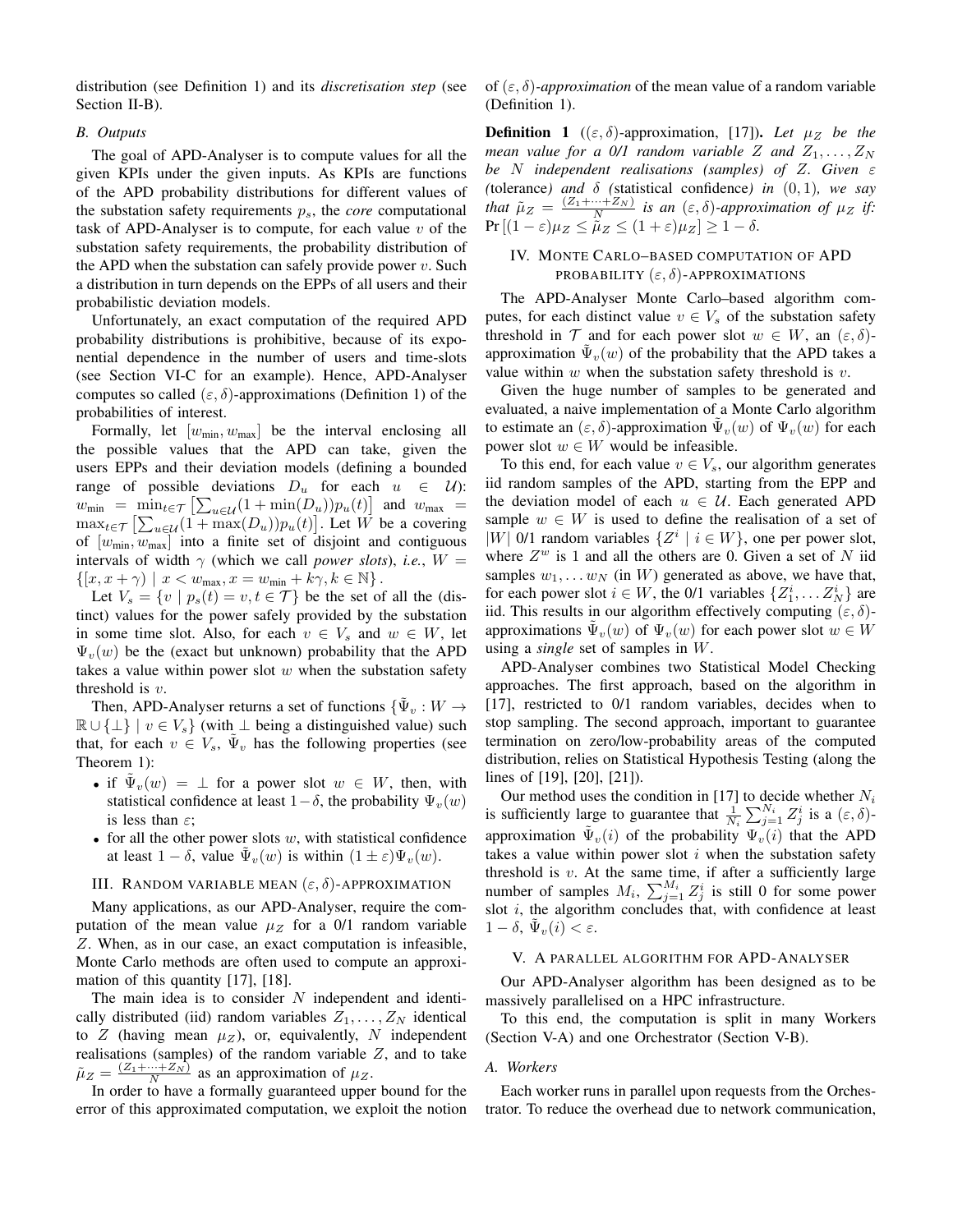each invocation to a worker triggers the generation of a high number  $c$  of samples. Each sample of the APD (when the substation safety threshold is  $v$ ) is generated as follows:

- 1) A time slot  $t \in \mathcal{T}_v = \{t | t \in \mathcal{T}, p_s(t) = v\}$  is extracted uniformly at random (as time slots have equal duration).
- 2) For each user  $u \in \mathcal{U}$ , a deviation  $d_u \in D_u$  is extracted according to the deviation model of u (*i.e.*, using probability density function  $dev_u$ ).
- 3) The APD value in time-slot  $t$  resulting from the extracted user deviations is computed as  $A = \sum_{u \in \mathcal{U}} (1 + d_u) p_u(t)$ and associated to its power slot  $w = [a, a + \gamma) \in W$  (*i.e.*, w is such that  $a \leq A < a + \gamma$ ).

At the end of each sampling task, the  $c$  generated samples (power slots) are sent back to the Orchestrator.

#### *B. Orchestrator*

The Orchestrator runs the two Statistical Model Checking algorithms by asking workers to generate new samples and by properly aggregating the results. The Orchestrator runs a *round* of the above for each substation power value  $v \in V_s$ . For each round (*i.e.*, for each  $v \in V_s$ ) and for each power slot  $w \in W$ , the computation state of  $\tilde{\Psi}_v(w)$  may be in one of two *phases*, which evolve *independently*. Also, for each power slot  $w \in W$ , the following *null hypothesis*  $H_0^w$  is formulated: " $\Psi_v(w) \geq \varepsilon$ ".

*Phase 1:* 0/1 samples are generated for w (starting from the samples over  $W$  as described earlier) until one of two conditions arises:

- (a)  $\Upsilon_1$  samples are 1 (where  $\Upsilon_1$  is a function of  $\varepsilon$  and  $\delta$  as defined in [17]).
- (b) The first  $\left[\ln(\delta)/\ln(1-\epsilon)\right]$  samples are all 0.

Let  $N_1^w$  be the number of samples generated for w. In case (a), a first estimation of  $\Psi_v(w)$  is computed as ratio  $\frac{\Upsilon_1}{N_1^w}$ , and the computation proceeds with "Phase 2".

In case (b), the null hypothesis  $H_0^w$  is *rejected*, thus declaring that  $\Psi_{v}(w) < \varepsilon$ . This Statistical Hypothesis Rejection procedure is known to be a one-sided error decision algorithm, as it may introduce a *type-I error* (*i.e.*, the algorithm might reject  $H_0^w$  when it actually holds). However, from [19] it follows that the probability of such an error, Pr  $\left[ Z_1^w = \cdots Z_{N_1}^w = 0 \mid H_0^w \right] < \delta$ . This equivalently tells us that  $H_0^w$  is rejected with confidence at least  $1 - \delta$ . In case (b) value for  $\tilde{\Psi}_v(w)$  is set to special value  $\perp$  and the computation for power slot w moves to state "Done".

*Phase 2:* For any power slot w for which the computation state of  $\tilde{\Psi}_v(w)$  is "Phase 2", the Orchestrator waits until a number of samples greater than  $N_2^w$  is collected. Value for  $N_2^w$  is computed during "Phase 1", and depends on the first estimate of  $\tilde{\Psi}_v(w)$  computed therein. Value for  $N_2^w$  is needed in Phase 2 to compute the number of *additional* samples  $N_3^w$  that must be generated to compute the final  $(\varepsilon, \delta)$ -approximation of  $\tilde{\Psi}_v(w)$ . When such additional  $N_3^w$  0/1 samples  $\{Z_1^w, \ldots, Z_{N_3^w}^w\}$  are generated by the workers, the final  $\tilde{\Psi}_v(w)$  is set to  $\frac{1}{N_3^w} \sum_{i=1}^{N_3^w} Z_i^w$  and the computation for  $w$  is set to state "Done".

The Orchestrator terminates the round for  $v \in V_s$  when the computation process of  $\tilde{\Psi}_v(w)$  is in state "Done" for *all* power slots  $w \in W$ .

## *C. Algorithm correctness*

The following result holds (proof omitted for lack of space).

**Theorem 1.** *For each*  $v \in V_s$  *and each*  $w \in W$ *, let*  $\tilde{\Psi}_v(w)$  *be the (unknown) probability that the Aggregated Power Demand (APD) is within power slot* w *in a time slot extracted from*  $\mathcal{T}_v = \{t | t \in \mathcal{T}, p_s(t) = v\}$  *uniformly at random, when*  $each$  user  $u \in U$  *independently deviates from the predicted collaborative profile*  $p_u$  *according to the deviation model*  $dev_u$ .

*Value*  $\tilde{\Psi}_v(w)$  *computed by the algorithm above is such that: 1) If*  $\tilde{\Psi}_v(w) = \bot$ , then  $\Psi_v(w) < \varepsilon$  with confidence  $\geq 1 - \delta$ .

2) *Otherwise*,  $\tilde{\Psi}_v(w)$  *is a*  $(\varepsilon, \delta)$ -*approximation of*  $\Psi_v(w)$ *.* 

# VI. EXPERIMENTAL RESULTS

In this section we present experiments aiming at evaluating our C implementation of APD-Analyser in computing an  $(\varepsilon, \delta)$ -approximation of APD probability values and the computational scalability of our parallel algorithm.

# *A. Case study*

For our case study, we used real electricity usage data from 130 residential households (set  $U$ ) connected to a substation of a medium voltage distribution network in Denmark (data courtesy of SEAS-NVE). EPPs for all users are defined with a granularity of 60 minutes. The (constant) safety threshold for APD is 400 kW, as this is the substation nominal power.

We adopted the same deviation model for all users  $u \in \mathcal{U}$ , which defines the range of possible deviations as  $D_u$  =  $[-0.4, 0.4]$  and density function dev<sub>u</sub> defined as: dev<sub>u</sub> $(x)$  =  $0.4\delta(x) + 0.2\delta(x-0.2) + 0.2\delta(x+0.2) + 0.1\delta(x-0.4) +$  $0.1\delta(x+0.4)$  (where  $\delta(x)$  is the Dirac delta function). That is, users can deviate from their EPPs with non-zero probability in 5 possible ways, although very generously (as the largest possible deviations are as large as  $\pm 40\%$  and occur with probability as high as  $10\%$ ). Using a finite number of user deviations was dictated by the structure of our data and specifications from the DSO. However, we stress that such a choice has no impact on the performance of our tool, which uses standard libraries for the efficient sampling from continuous distributions.

#### *B. Experimental setting*

We ran our APD-Analyser on a HPC infrastructure, allocating up to 81 nodes (1 Orchestrator and up to 80 workers). Each process ran on a node consisting of an Intel $(R)$  Xeon $(R)$ CPU with a frequency varying within 2.27–2.83 GHz, and had access to 1 GB of RAM.

#### *C. Computation of APD probability distributions*

In order to assess effectiveness of our parallel algorithm to compute  $(\varepsilon, \delta)$ -approximations of the APD probability distribution values, we considered a very challenging scenario from our case study.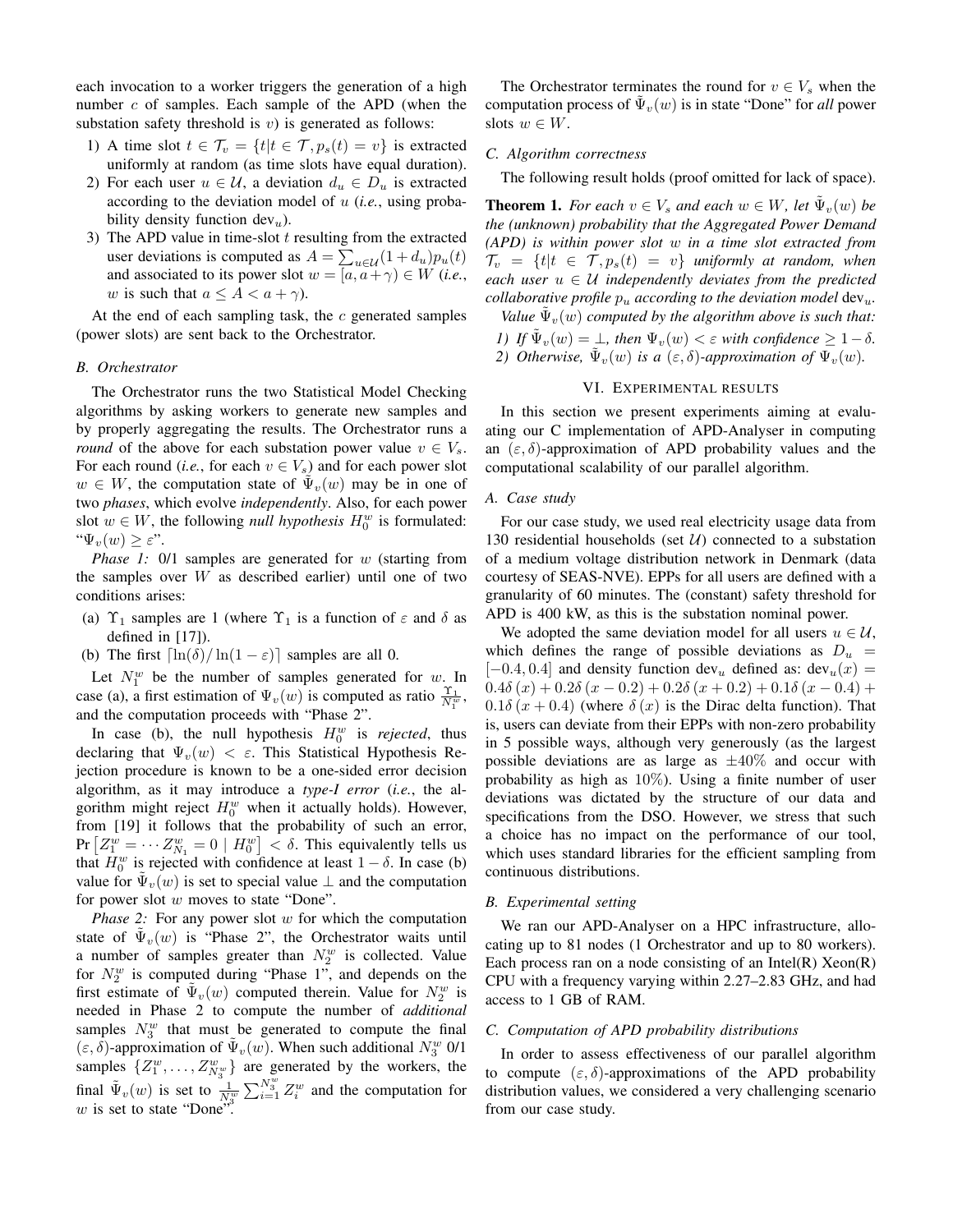In particular, using data from all the 130 users in our dataset, we computed  $(\varepsilon, \delta)$ -approximations of the APD probability distribution values for each month of the year (time slot duration: 1 day). As each of the 130 users can independently deviate from their EPPs by 5 possible factors for each time slot, the overall allowed number of combinations of user deviations is approximately  $5^{30\times130}$ . This makes an exhaustive exploration of the space of user deviations (hence an exact computation of the APD distribution) clearly impossible. We set  $\varepsilon$ ,  $\delta$  and  $\gamma$  to small values, namely  $\varepsilon = \delta = 5\%$   $(5 \times 10^{-2})$ ,  $\gamma = 20$  kW (*i.e.*, 5% of the substation nominal power). Finally, to reduce network overhead, we set each worker as to generate  $c = 2 \times 10^4$  samples per single Orchestrator request.

Figure 1 shows the APD probability distribution computed by our algorithm for each month under these settings. Each of the 12 computations took between 4782 seconds and 6448 seconds (average: 5297 seconds, *i.e.*, 1 hour, 28 minutes and 17 seconds) using 80 workers, and involved the generation of a number of samples ranging from  $\approx 1.6 \times 10^9$  to  $\approx 2.2 \times 10^9$ (average:  $\approx 1.8 \times 10^9$  samples).

With current Infrastructure as a Service (IaaS) pricing schemes, the cost for such a computation would be of around Eur 2.80, *i.e.*, as small as Eur 0.02 per user per day.<sup>1</sup>



Figure 1: Monthly APD (in kW) probability distributions, as computed by our algorithm ( $\varepsilon = \delta = 5\%, \gamma = 20$  kW) on our case study scenarios.

# *D. Scalability analysis*

In order to evaluate the scalability of our parallel algorithm, we ran additional experiments by varying  $k$ , the number of used parallel workers/computational nodes ( $k \in$  $\{1, 20, 40, 60, 80\}$ , and measuring the number of samples per second generated (and processed by the Orchestrator) in each configuration. For each value of  $k$ , we computed the speedup and efficiency of our parallel algorithm as  $\frac{s_k}{s_1}$  and

 $\frac{s_k}{s_1 \times k}$  resp., where  $s_k$  and  $s_1$  are the number of *samples per second* received and aggregated by the Orchestrator when using, respectively, k and 1 workers (see, *e.g.*, [22]).

Table I shows that our parallel algorithm scales very well with the number of workers (computational nodes), with efficiency values stabilising at around 70%, a typical value in cluster environments.

The short computation time needed by APD-Analyser clearly enables its *online* usage, in order to compute the KPI values for *multiple* candidate price policies, hence assisting the DSO in price policy *design*. To this end, it is worth noting that the stable efficiency of our parallel algorithm (as shown in Table I) allows DSOs to compress computation times by increasing the number of computational nodes used (with no substantial additional IaaS cost). For example, using 501 computational cores (*i.e.*, 1 Orchestrator and 500 Workers) and assuming an efficiency of 70%, the expected computation time would have been of just 15 minutes (for an IaaS cost of around Eur 2.90 per day, *i.e.*, Eur 0.02 per user per day, see Footnote 1).

| 5924.89   | $1\times$      | 100%                                       |
|-----------|----------------|--------------------------------------------|
| 79275.028 | $13.38\times$  | 66.90%                                     |
| 162578.98 | $27.44\times$  | 68.60%                                     |
| 257791.96 | $43.51\times$  | 72.52%                                     |
| 335823.24 | 56.68 $\times$ | 70.85%                                     |
|           |                | # workers   samples/sec speedup efficiency |

Table I: APD-Analyser parallel algorithm scalability.

# VII. RELATED WORK

In statistical model checking approaches (see, *e.g.*, [23], [24], [25], [26], [27], [28], [29], [19], [17]), scenarios are sampled until a certain degree of confidence in the estimated probability is achieved. APD-Analyser is based on such techniques, and employs a parallel version of the algorithms in [19], [17], also adapting them to the smart grid context. There exist other works adapting statistical model checking techniques to smart grids, see, *e.g.*, [30], [31], which however are based on sequential (non-parallel) algorithms. In a smart grid context, usage of *exhaustive* (instead of statistical) methods for safety analysis has been studied, *e.g.*, in [32], [33], [34]. All such works are plagued by the *state explosion* problem. Since APD-Analyser aims at evaluating safety of a large system (a substation connecting hundreds of end-users), exhaustive or non-massively-parallel approaches *cannot* be used.

Monte Carlo–based methods aiming at evaluating the average behaviour of the system under analysis are widely used in *performance evaluation* where, typically, the average case is the most interesting one. However such methods, used in a smart grid context for example in [35], [36], are not very well suited for safety analysis, since they cannot address rare (low probability) events and, most importantly, do not provide any lower bound for the statistical confidence achieved.

Performance evaluation can also be done using suitable benchmarks. This is often quite interesting since it guarantees that the system is evaluated on relevant case studies (see,

<sup>&</sup>lt;sup>1</sup>June 2018 prices for 80 Google g1-small nodes for 90 minutes, see https://cloud.google.com/products/calculator